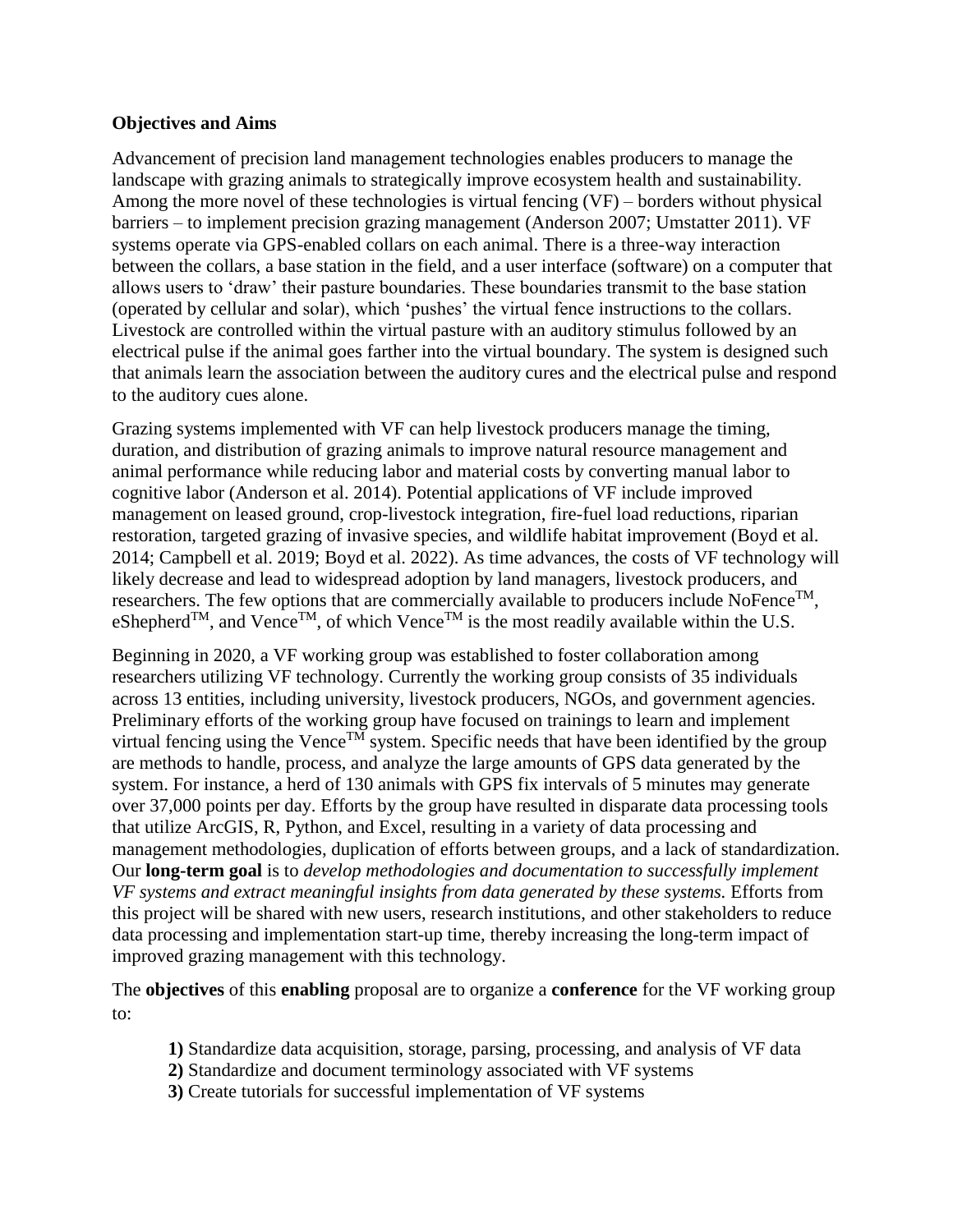### Objective 1: Data Management

The focus of this objective will be to develop a series of Jupyter Notebook tutorials and R markdown files to enable users not familiar with programming to access, download, and process VF data strings into usable datasets for analysis. In addition, video tutorials will be created to help users use the code with example datasets. The VF collars transmit data packets to the base station using a low frequency radio (LoRa) signal. Data packets are uploaded to Amazon Web Services (AWS) cloud storage via the base station. Working in collaboration with the Vence<sup>TM</sup> team, collaborators at the University of Arizona have developed a Python API to query, download, and parse VF data generated by their institution from AWS. One limitation of the API is it currently requires users to be familiar with Python programming to implement. Additional steps needed include automating data processing tasks that are universal across studies into the data pipeline. These include metrics common to GPS analysis such as distance, duration, and rate of travel between successive points, cleaning bad GPS points, and identifying points within virtual management zones. The data pipeline will be further automated to download, process, and store data daily. Tutorials will be demonstrated at the VF working group conference. All code, notebook, and markdown files will be made available through a public GitHub page.

## Objective 2: Terminology

It is essential to define terms used with VF systems to reduce ambiguity surrounding communication of the technology for publications and presentations – for both researchers and producers. For instance, the word 'virtual' has been described in different contexts with little agreed upon definition (Anderson 2001; Palmer et al. 2004). In addition, terms such as sound and electrical stimuli, animal 'training' or 'conditioning', animal welfare, and animal 'compliance' or 'cooperation' with the system are not well documented or completely understood for this technology. For this objective, we will develop a working sub-group to identify and define terminology surrounding VF systems. Terms will be presented at the VF working group conference to further refine definitions and acceptability. VF terms will be submitted as a publication in a peer-reviewed journal.

## Objective 3: Implementation

Much of the VF research has been focused on the ability to contain animals within defined management zones. Very little is known on successful implementation, costs of installing and operating VF systems, and costs and benefits of big data management from these systems. It is critical that best practices are shared among users to achieve successful implementation of VF technology. Best practices are needed for: placing collars on animals, training animals to learn the system, the scale at which the VF system is most effective, differences between classes of animals, designing effective virtual fence paddocks and rotations, and understanding the economic implications of this technology and the data generated from it. We will create a discussion board for the VF working group to share challenges and success on VF implementation. The discussion board will be synthesized into a working document at the VF working group conference to define best practices for successful implementation of VF technology. Best practices will also be presented at a VF symposium organized by PI Brennan at the Society for Range Management annual meeting in 2023.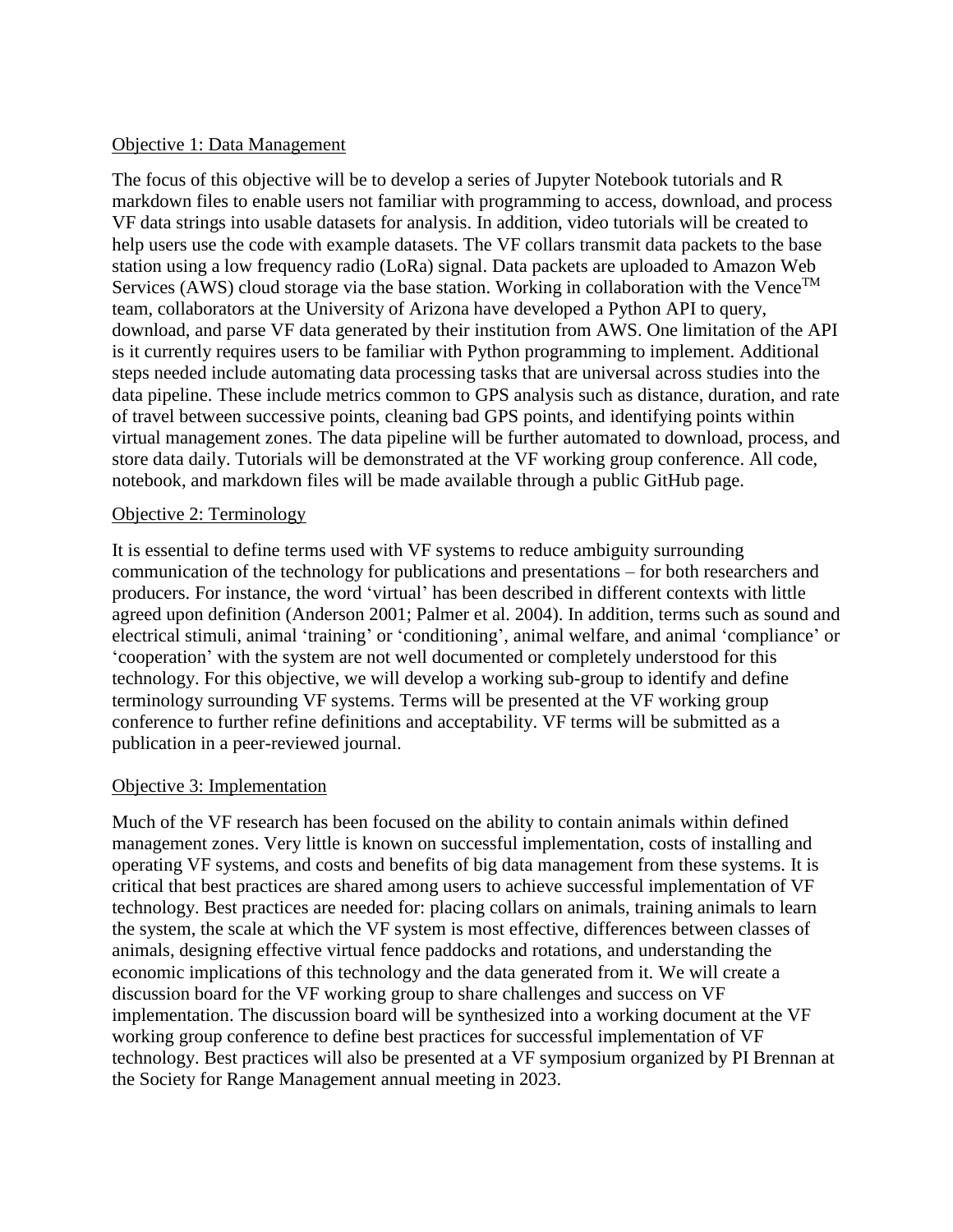# **2. Furthering the aims of the AG2PI**

A key component of the AG2PI is to develop community solutions to research needs and fill gaps in data management. Anderson et al. (2013) identified a critical need for standardization of livestock GPS data processing and analysis, which has not been accomplished in nearly the decade since his publication. A multi-institutional collaboration on the standardization of VF data processing and analysis will result in effective communication of results and procedures of VF technology. Collaboration is essential in data storage and analysis design to meet the needs of all stakeholders. Standardization will also result in consistent metrics across the scientific community. Though the focus of this project is to standardize VF data from the Vence<sup>TM</sup> system, protocols and code developed by this group will be applicable to all researchers looking to analyze and implement livestock GPS tracking or VF data from multiple platforms or companies. Additionally, although there is great promise in the application of VF technology to manage animals on the landscape, in order for the system to be effective, all animals in a herd must be collared. This provides a unique opportunity to collect unprecedented herd-level GPS tracking data on individual animals that can be used to assess livestock grazing behavior and distribution relative to landscape features, forage resources, animal class, and animal genetics (Zengeya et al. 2013; Bailey et al. 2015; Raynor et al. 2021). Standardization of data processing and analysis can further facilitate such meta-analyses between research projects and sites in a way that is scalable and multiplicative across regions and disciplines.

Overall success of this project will be evaluated by: successful compilation of open-source code and tutorials to enable automated processing and storage of VF data (Objective 1); defining terms and disseminating them through a peer-reviewed publication (Objective 2); and sharing best practices for producers and researchers looking to implement VF systems on their operation through presentations at the Society for Range Management (Objective 3).

# **3. Expected outcomes & deliverables**

Though the technology itself is applied specifically to animals, grazing management can influence both plant and animal systems. A key priority of the AG2PI is to mitigate environmental impacts from livestock production. VF technology has the potential to revolutionize natural resource management in grazing systems, while simultaneously improving animal efficiency and performance. We expect data, terminology, and methodology standards generated from this proposal will result in meaningful and effective technology adoption across researcher, producer, and land management groups. By automating data processing and downloads daily, our work will further enhance the ability for grazing algorithms to be developed and integrated into livestock management decisions in real time. In addition, we anticipate knowledge and data shared across entities will help address many of the ecological, social, and economic questions pertaining to new precision livestock technology adoption. We expect that efforts from this project will result in cross-disciplinary research on precision livestock technology integration within extensive livestock systems.

At this conference, we will generate open source Jupyter notebook and R markdown files to automate data processing and handling of VF data. This will reduce duplication of efforts across institutions and reduce startup time allowing a greater focus on answering research questions instead of data processing and management.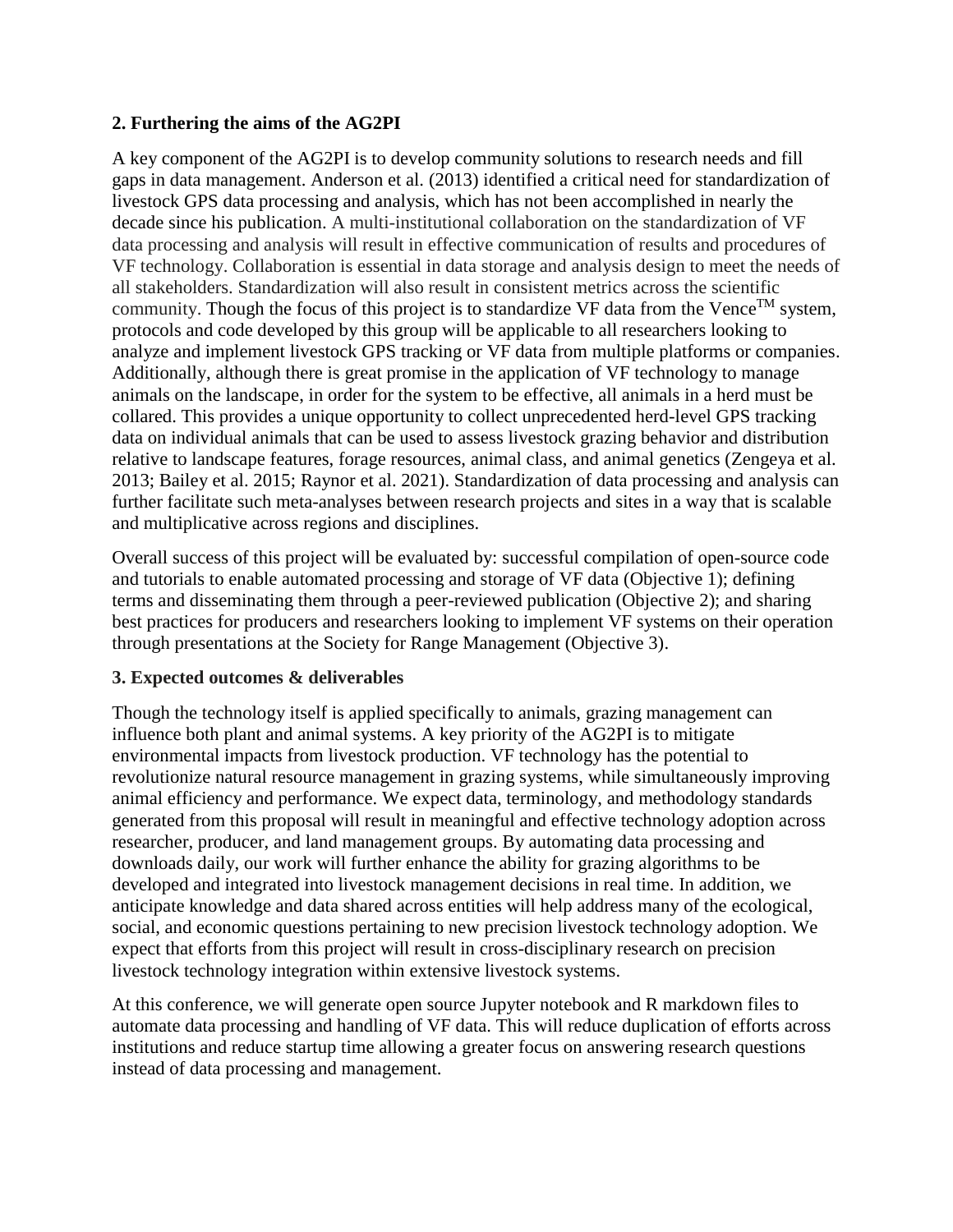# **Qualifications of the project team** (0.5 pages)

The group consists of members from multiple organizations with specializations in rangeland management, animal science, data science, ecology, GPS tracking, economics, system dynamics, and sociology. PI Brennan has published papers and given workshops on streamlining and automating processing of GPS and accelerometer data for studying livestock movement (Brennan et al. 2019; Brennan et al. 2021). Co-PI Menendez specializes in systems thinking and modeling for livestock systems. Co-PI Ehlert is a state rangeland management specialist and works routinely with livestock producers to implement grazing practices to improve natural resource management. Co-PI Stephenson has used GPS tracking to evaluate resource selection of grazing livestock, targeted grazing behaviors with cattle, and social associations between cow/calf pairs and cattle herdmates. Co-PI Reuter has published in precision management of grazing cattle and has implemented a VF system for 2 years. Co-PI Hoag is an economist that specializes in analyzing decision making about issues at the intersection of agriculture and the environment. Co-PI Meiman has been leading a project in Nevada studying VF on hundreds of animals grazing thousands of acres of rangeland and pastureland across multiple land ownerships (deeded, USDI Bureau of Land Management, USDA Forest Service), and routinely works with livestock producers and natural resource managers across state and federal agencies. Co-PI Beard has used GPS tracking to evaluate grazing behavior of cattle in relation to physiological status, in addition to research focused on physiological interaction within environment of cowcalf systems. Beard also has given several Extension workshops and created material focused on beef cattle management in extensive rangelands. Co-PI O'Connor has published papers on testing VF technology capabilities to manage rangelands and has experience processing large data sets. Overall, our project team is interdisciplinary, and has the skills and dedication to realize the objectives of this proposal.

|                                      | 2022-2023    |     |     |              |              |              |            |              |     |     |     |              |
|--------------------------------------|--------------|-----|-----|--------------|--------------|--------------|------------|--------------|-----|-----|-----|--------------|
|                                      | May          | Jun | Jul | Aug          | <b>Sep</b>   | Oct          | <b>Nov</b> | Dec          | Jan | Feb | Mar | Apr          |
| <b>Activity</b>                      |              |     |     |              |              |              |            |              |     |     |     |              |
| <b>Monthly Group Meetings</b>        | $\mathbf{X}$ | X   | X   | $\mathbf{X}$ | $\mathbf{X}$ | X            | X          | $\mathbf{X}$ | X   | X   | X   | $\mathbf{X}$ |
| <b>API</b> Creation                  |              | X   | X   |              |              |              |            |              |     |     |     |              |
| Data Parsing and Processing          |              |     |     | $\mathbf{X}$ |              |              |            |              |     |     |     |              |
| Data Storage                         |              |     |     |              | $\mathbf{X}$ |              |            |              |     |     |     |              |
| Jupyter Notebook/R Markdown creation |              |     |     |              |              | X            | X          | X            |     |     |     |              |
| GitHub page creation                 |              |     |     |              |              |              |            |              |     | X   | X   | X            |
| <b>Terminology Group Creation</b>    |              |     |     |              | $\mathbf{X}$ | $\mathbf{X}$ |            |              |     |     |     |              |
| <b>Working Group Conference</b>      |              |     |     |              |              |              |            |              | X   |     |     |              |
| Feedback from VF group members       |              |     |     |              |              |              |            |              | X   | X   | X   |              |
| Terminology paper preparation        |              |     |     |              |              |              |            |              |     |     | X   | X            |
| Present at Annual SRM Conference     |              |     |     |              |              |              |            |              |     | X   |     |              |

### **Proposal timeline**

## **Engaging AG2P scientific communities & underrepresented groups**

Lack of resources can make technological adoption challenging for new users. This proposal is aimed at engaging the scientific community to enhance VF adoption and data processing among researchers, land managers, and livestock producers.